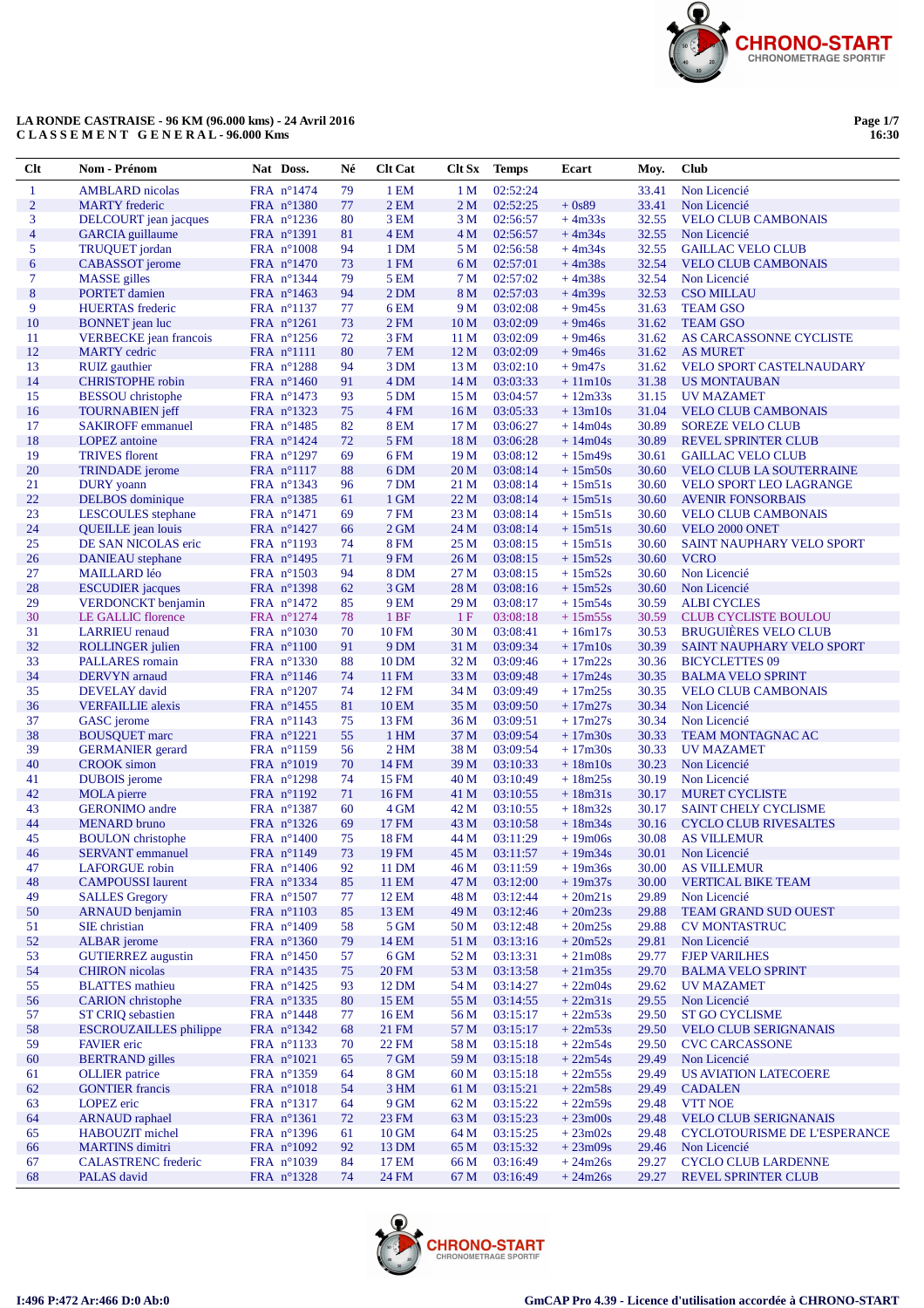

Page 2/7<br>16:30

| Clt        | Nom - Prénom                                         | Nat Doss.                         | Né       | <b>Clt Cat</b> | Clt Sx                               | <b>Temps</b>         | Ecart                  | Moy.           | <b>Club</b>                                             |
|------------|------------------------------------------------------|-----------------------------------|----------|----------------|--------------------------------------|----------------------|------------------------|----------------|---------------------------------------------------------|
| 69         | <b>MARTIN</b> yannick                                | FRA n°1357                        | 88       | 14 DM          | 68 M                                 | 03:18:56             | $+26m32s$              | 28.96          | <b>CA CASTELSARRASIN</b>                                |
| 70         | <b>MAUREL</b> thomas                                 | FRA n°1414                        | 76       | <b>25 FM</b>   | 69 M                                 | 03:20:45             | $+28m22s$              | 28.69          | <b>BALMA VELO SPRINT</b>                                |
| 71         | <b>CABROL</b> christophe                             | FRA n°1407                        | 79       | 18 EM          | 70 M                                 | 03:20:57             | $+28m33s$              | 28.67          | <b>UV MAZAMET</b>                                       |
| 72         | PADOVAN tony                                         | FRA n°1403                        | 84       | 19 EM          | 71 M                                 | 03:21:57             | $+29m33s$              | 28.52          | <b>TEAM GSO</b>                                         |
| 73<br>74   | <b>BARRE</b> arnaud                                  | FRA nº1257                        | 75<br>88 | 26 FM          | 72 M<br>73 M                         | 03:22:31<br>03:22:32 | $+30m08s$<br>$+30m08s$ | 28.44<br>28.44 | <b>TEAM LABEGE TRI</b><br><b>ALBI TRIATHLON</b>         |
| 75         | <b>CAVAILLES</b> cedric<br><b>CHAMPIE</b> christophe | FRA n°1182<br>FRA nº1383          | 71       | 15 DM<br>27 FM | 74 M                                 | 03:22:32             | $+30m09s$              | 28.44          | <b>CLUB CYCLISTE LARDENNE</b>                           |
| 76         | <b>GABY</b> jerome                                   | FRA n°1218                        | 78       | <b>20 EM</b>   | 75 M                                 | 03:22:33             | $+30m10s$              | 28.44          | <b>BRUGUIÈRES VELO CLUB</b>                             |
| 77         | LAFORGUE jeremy                                      | FRA n°1329                        | 92       | 16 DM          | 76 M                                 | 03:22:39             | $+30m15s$              | 28.42          | Non Licencié                                            |
| 78         | <b>MARCHAND</b> franck                               | FRA n°1490                        | 85       | 21 EM          | 77 M                                 | 03:22:42             | $+30m18s$              | 28.42          | <b>REVEL SPRINTER CLUB</b>                              |
| 79         | <b>STEEL</b> david                                   | FRA $n^{\circ}1027$               | 64       | 11 GM          | 78 M                                 | 03:22:44             | $+30m21s$              | 28.41          | Non Licencié                                            |
| 80         | <b>JULIEN</b> christel                               | FRA n°1199                        | 74       | 2BF            | 2F                                   | 03:22:45             | $+30m22s$              | 28.41          | <b>REVEL SPRINTER CLUB</b>                              |
| 81         | <b>CASSARO</b> thierry                               | FRA n°1481                        | 65       | 12 GM          | 79 M                                 | 03:22:46             | $+30m22s$              | 28.41          | <b>SOREZE VELO CLUB</b>                                 |
| 82         | <b>JARGUEL</b> francois                              | FRA n°1462                        | 78       | 22 EM          | 80 M                                 | 03:22:46             | $+30m22s$              | 28.41          | <b>SOREZE VELO CLUB</b>                                 |
| 83<br>84   | <b>GLEIZE</b> didier<br><b>DIEU</b> christophe       | $FRA$ n°1020<br>FRA n°1502        | 63<br>66 | 13 GM<br>14 GM | 81 M<br>82 M                         | 03:22:49<br>03:23:25 | $+30m26s$<br>$+31m01s$ | 28.40<br>28.32 | <b>SOREZE VELO CLUB</b><br>Non Licencié                 |
| 85         | <b>MADDEN</b> sean                                   | FRA $n^{\circ}1215$               | 67       | <b>28 FM</b>   | 83 M                                 | 03:24:01             | $+31m38s$              | 28.23          | Non Licencié                                            |
| 86         | CORREGE jean philippe                                | FRA n°1129                        | 61       | 15 GM          | 84 M                                 | 03:24:04             | $+31m41s$              | 28.23          | <b>TEAM BAROUSSE 65</b>                                 |
| 87         | <b>BLANC</b> patrick                                 | FRA n°1378                        | 69       | 29 FM          | 85 M                                 | 03:24:25             | $+32m01s$              | 28.18          | HASPARREN CYCLO CLUB                                    |
| 88         | <b>VENTURI</b> christian                             | FRA n°1312                        | 54       | 4 HM           | 86 M                                 | 03:25:07             | $+32m43s$              | 28.08          | <b>AUDAX NARBONNAIS</b>                                 |
| 89         | <b>DELMAS</b> hubert                                 | FRA nº1331                        | 51       | 5 HM           | 87 M                                 | 03:25:47             | $+33m24s$              | 27.99          | <b>SAUBENS CYCLO 31</b>                                 |
| 90         | PELLEFIGUE eric                                      | FRA nº1356                        | 67       | 30 FM          | 88 M                                 | 03:26:40             | $+34m17s$              | 27.87          | <b>INTEGRALE BICYCLE CLUB</b>                           |
| 91         | LOEVENBRUCK olivier                                  | FRA n°1467                        | 89       | 17 DM          | 89 M                                 | 03:26:40             | $+34m17s$              | 27.87          | L'INTEGRALE BICYCLE CLUB                                |
| 92<br>93   | <b>ROSALES</b> franck<br><b>PINSON</b> regis         | FRA n°1480<br>FRA n°1099          | 65<br>50 | 16 GM<br>6 HM  | 90 M<br>91 M                         | 03:26:41<br>03:26:44 | $+34m17s$<br>$+34m20s$ | 27.87<br>27.86 | <b>SOREZE VELO CLUB</b><br>Non Licencié                 |
| 94         | <b>BOUIN</b> christophe                              | FRA n°1128                        | 69       | 31 FM          | 92 M                                 | 03:27:07             | $+34m43s$              | 27.81          | <b>VELO CLUB SERIGNANAIS</b>                            |
| 95         | <b>LEBOUVIER</b> raymond                             | FRA n°1070                        | 54       | 7 HM           | 93 M                                 | 03:27:07             | $+34m43s$              | 27.81          | <b>BALMA VELO SPRINT</b>                                |
| 96         | <b>GUILLON</b> philippe                              | FRA n°1428                        | 58       | 17 GM          | 94 M                                 | 03:27:08             | $+34m44s$              | 27.81          | <b>CPRS PINS JUSTARET VILLATE</b>                       |
| 97         | <b>DUPHIL</b> christophe                             | FRA nº1313                        | 72       | 32 FM          | 95 M                                 | 03:27:10             | $+34m47s$              | 27.80          | <b>UNION CYCLISTE 31</b>                                |
| 98         | <b>SEBE</b> laurent                                  | FRA n°1145                        | 72       | 33 FM          | 96 M                                 | 03:27:15             | $+34m52s$              | 27.79          | Non Licencié                                            |
| 99         | <b>LORENZIN</b> bruno                                | FRA n°1382                        | 68       | 34 FM          | 97 M                                 | 03:27:16             | $+34m53s$              | 27.79          | <b>CYCLO CLUB SIGEAN</b>                                |
| 100        | <b>GISCLARD</b> marcel                               | FRA n°1227                        | 59       | 18 GM          | 98 M                                 | 03:27:16             | $+34m53s$              | 27.79          | <b>CYCLO CLUB CORNEILHAN</b>                            |
| 101        | <b>TREMOULET</b> marc                                | FRA n°1377                        | 53       | <b>8 HM</b>    | 99 M                                 | 03:27:20             | $+34m57s$              | 27.78          | Non Licencié                                            |
| 102<br>103 | <b>MONFORT</b> stephane<br><b>BAZARD</b> nicolas     | FRA n°1488<br>FRA nº1318          | 72<br>75 | 35 FM<br>36 FM | 100 <sub>M</sub><br>101 M            | 03:27:23<br>03:28:09 | $+34m59s$<br>$+35m45s$ | 27.78<br>27.67 | <b>SOREZE VELO CLUB</b><br><b>CYCLO CLUB RIVESALTES</b> |
| 104        | <b>GARY</b> simon                                    | FRA n°1093                        | 79       | 23 EM          | 102 <sub>M</sub>                     | 03:28:11             | $+35m47s$              | 27.67          | Non Licencié                                            |
| 105        | <b>JULIEN</b> marc                                   | FRA $n^{\circ}1493$               | 67       | 37 FM          | 103 <sub>M</sub>                     | 03:28:12             | $+35m48s$              | 27.67          | TEAM 81                                                 |
| 106        | <b>BRIGNOLI</b> lionel                               | FRA n°1166                        | 81       | 24 EM          | 104 <sub>M</sub>                     | 03:28:12             | $+35m49s$              | 27.67          | <b>SAUBENS CYCLO 31</b>                                 |
| 107        | <b>FERRANDEZ</b> guy                                 | $FRA$ n°1444                      | 49       | 9 HM           | 105 M                                | 03:28:14             | $+35m51s$              | 27.66          | <b>GAILLAC VELO CLUB</b>                                |
| 108        | <b>GILLES</b> roland                                 | FRA $n^{\circ}1242$               | 54       | 10 HM          | 106 <sub>M</sub>                     | 03:28:14             | $+35m51s$              | 27.66          | <b>ALBI VELO SPORT</b>                                  |
| 109        | <b>DANIEL</b> nicolas                                | FRA n°1247                        | 88       | 18 DM          | 107 <sub>M</sub>                     | 03:28:15             | $+35m51s$              | 27.66          | <b>AS SAFRAN BORDEAUX</b>                               |
| 110<br>111 | DA COSTA gregori                                     | FRA n°1354<br>FRA $n^{\circ}1141$ | 85       | 25 EM<br>19 GM | 108 M<br>109 <sub>M</sub>            | 03:29:05<br>03:29:06 | $+36m41s$<br>$+36m42s$ | 27.55<br>27.55 | <b>TRIATHLON TOULOUSE METROPOLE</b><br>Non Licencié     |
| 112        | <b>JEA</b> bruno<br><b>BOUSQUET</b> jean luc         | FRA n°1186                        | 65<br>65 | 20 GM          | 110 M                                | 03:30:03             | $+37m39s$              | 27.42          | <b>VELO CLUB CAMBONAIS</b>                              |
| 113        | <b>SACOURTADE</b> christian                          | FRA n°1110                        | 65       | 21 GM          | 111 M                                | 03:30:20             | $+37m57s$              | 27.39          | <b>TEAM BAROUSSE 65</b>                                 |
| 114        | CINDRIC philippe                                     | FRA n°1014                        | 80       | <b>26 EM</b>   | 112 M                                | 03:30:53             | $+38m29s$              | 27.32          | <b>BRUGUIÈRES VELO CLUB</b>                             |
| 115        | PARMENTIER didier                                    | FRA n°1397                        | 56       | 11 HM          | 113 M                                | 03:30:54             | $+38m31s$              | 27.31          | <b>BRUGUIÈRES VELO CLUB</b>                             |
| 116        | <b>CHAMOULAUD</b> eric                               | FRA n°1049                        | 70       | 38 FM          | 114 M                                | 03:30:55             | $+38m32s$              | 27.31          | <b>BRUGUIÈRES VELO CLUB</b>                             |
| 117        | <b>BLUM</b> ludovic                                  | FRA nº1132                        | 68       | 39 FM          | 115 M                                | 03:31:01             | $+38m38s$              | 27.30          | <b>TRIATHLON CASTRES</b>                                |
| 118        | <b>ALIAS</b> wilfrid                                 | FRA n°1228                        | 72       | <b>40 FM</b>   | 116M                                 | 03:31:05             | $+38m42s$              | 27.29          | Non Licencié                                            |
| 119        | <b>BROUSSE</b> herve                                 | FRA nº1321                        | 59       | 22 GM          | 117 M                                | 03:31:06             | $+38m43s$              | 27.29          | <b>CYCLO FONSORBAIS</b><br><b>TRIVISY VELO SPORT</b>    |
| 120<br>121 | <b>FOLLIOT</b> dominique<br><b>SOLER</b> philippe    | FRA n°1308<br>FRA n°1304          | 66<br>68 | 23 GM<br>41 FM | 118 <sub>M</sub><br>119 <sub>M</sub> | 03:31:25<br>03:31:30 | $+39m02s$<br>$+39m06s$ | 27.25<br>27.24 | <b>CSO MILLAU</b>                                       |
| 122        | <b>VIARGUES</b> pierre                               | FRA n°1225                        | 64       | 24 GM          | 120 M                                | 03:31:39             | $+39m15s$              | 27.22          | ENTENTE CYCLISTE LUC PRIMAUBE                           |
| 123        | <b>ABAD</b> adrien                                   | $FRA$ n°1206                      | 86       | 27 EM          | 121 M                                | 03:31:39             | $+39m16s$              | 27.21          | UV MAZAMET                                              |
| 124        | <b>COUREAU</b> jerome                                | FRA n°1101                        | 84       | <b>28 EM</b>   | 122 M                                | 03:31:46             | $+39m23s$              | 27.20          | VELOCE CLUB MONTAUBAN                                   |
| 125        | <b>GALBUSERA</b> guy                                 | FRA n°1438                        | 56       | 12 HM          | 123 M                                | 03:31:46             | $+39m23s$              | 27.20          | Non Licencié                                            |
| 126        | <b>DERAIL</b> stephane                               | FRA n°1085                        | 73       | 42 FM          | 124 M                                | 03:31:47             | $+39m23s$              | 27.20          | Non Licencié                                            |
| 127        | <b>BRABANT</b> stephane                              | $FRA$ n°1231                      | 72       | 43 FM          | 125 <sub>M</sub>                     | 03:31:47             | $+39m23s$              | 27.20          | Non Licencié                                            |
| 128        | SERY jean marie                                      | FRA n°1500                        | 60       | 25 GM          | 126 M                                | 03:31:47             | $+39m23s$              | 27.20          | Non Licencié                                            |
| 129<br>130 | SECHET jean claude<br><b>SAURIAT</b> thierry         | FRA n°1456<br>FRA n°1426          | 62<br>69 | 26 GM<br>44 FM | 127 M<br>128 M                       | 03:31:48<br>03:31:48 | $+39m24s$<br>$+39m24s$ | 27.20<br>27.20 | Non Licencié<br><b>BALMA VELO SPRINT</b>                |
| 131        | <b>BRESSAN</b> eric                                  | FRA $n^{\circ}1402$               | 70       | 45 FM          | 129 <sub>M</sub>                     | 03:31:48             | $+39m25s$              | 27.20          | Non Licencié                                            |
| 132        | <b>CHABAUD</b> mathilde                              | FRA nº1352                        | 92       | 1AF            | 3F                                   | 03:31:48             | $+39m25s$              | 27.20          | Non Licencié                                            |
| 133        | <b>PAGNIER</b> evelyne                               | FRA $n^{\circ}1451$               | 66       | $1 \text{CF}$  | 4 F                                  | 03:31:50             | $+39m26s$              | 27.19          | <b>FJEP VARILHES</b>                                    |
| 134        | <b>CADARS</b> pauline                                | FRA n°1347                        | 88       | 2AF            | 5 F                                  | 03:31:52             | $+39m28s$              | 27.19          | <b>BALMA OLYMPIQUE CYLISME</b>                          |
| 135        | <b>CATHALA</b> vincent                               | FRA nº1339                        | 88       | 19 DM          | 130 M                                | 03:31:52             | $+39m28s$              | 27.19          | <b>VELO CLUB LAISSAC</b>                                |
| 136        | <b>SIGUIER</b> nicolas                               | FRA n°1486                        | 77       | <b>29 EM</b>   | 131 M                                | 03:31:52             | $+39m29s$              | 27.19          | Non Licencié                                            |

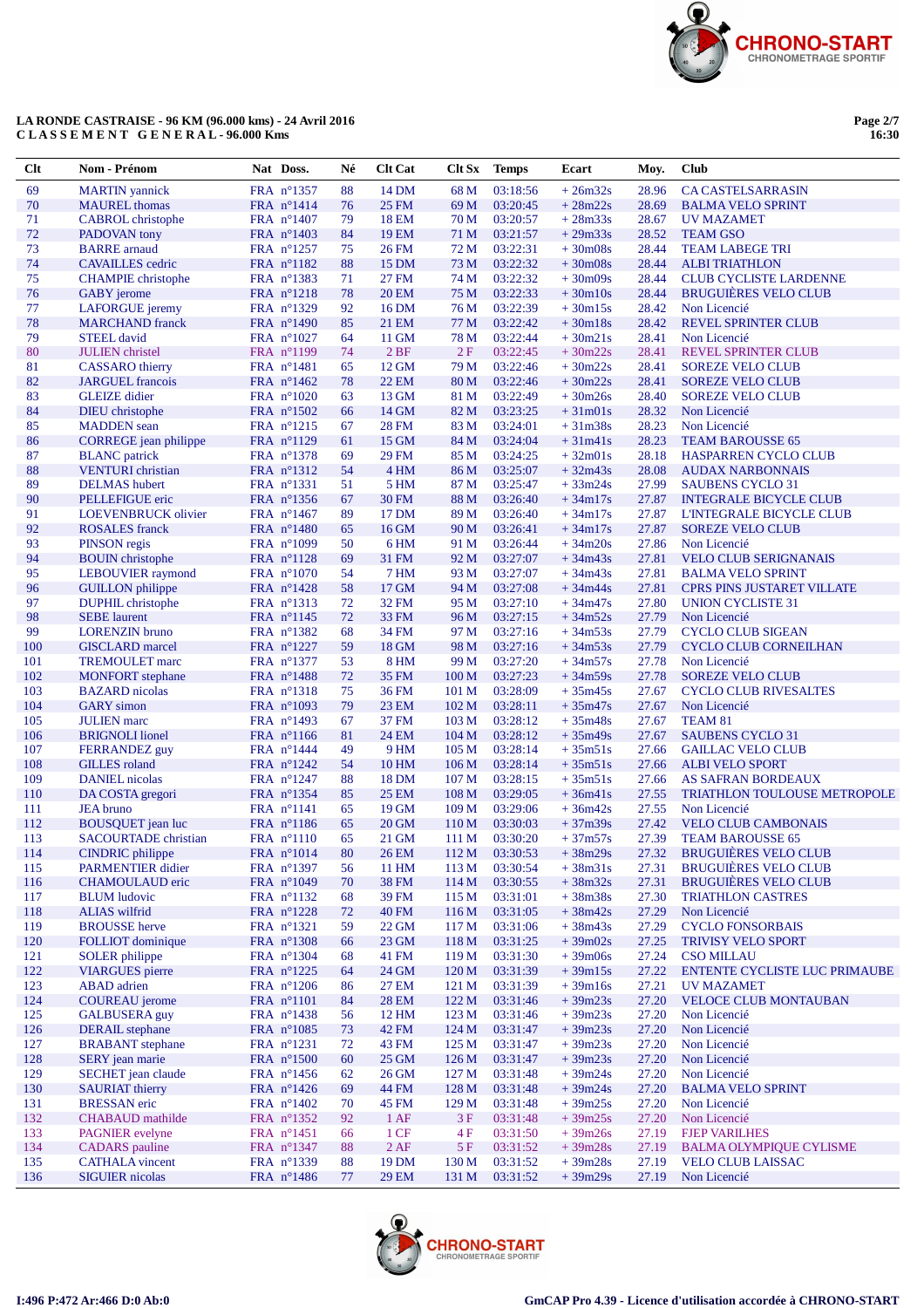

Page 3/7<br>16:30

| $Cl$ t     | Nom - Prénom                                    | Nat Doss.                                   | Né       | Clt Cat                      | Clt Sx                    | <b>Temps</b>         | Ecart                  | Moy.           | <b>Club</b>                                        |
|------------|-------------------------------------------------|---------------------------------------------|----------|------------------------------|---------------------------|----------------------|------------------------|----------------|----------------------------------------------------|
| 137        | LIMA jose                                       | FRA nº1123                                  | 62       | 27 GM                        | 132 M                     | 03:31:52             | $+39m29s$              | 27.19          | Non Licencié                                       |
| 138        | <b>MAGNAVAL</b> dider                           | FRA n°1161                                  | 62       | 28 GM                        | 133 M                     | 03:31:53             | $+39m29s$              | 27.19          | <b>TRIVISY VELO SPORT</b>                          |
| 139        | <b>DUEYMES</b> thierry                          | FRA $n^{\circ}1421$                         | 71       | <b>46 FM</b>                 | 134 M                     | 03:31:54             | $+39m31s$              | 27.18          | <b>SAINT JUERY OLYMPIQUE</b>                       |
| 140        | <b>BUIGUES</b> jeremy                           | FRA $n^{\circ}1045$                         | 87       | <b>20 DM</b>                 | 135 M                     | 03:32:11             | $+39m48s$              | 27.15          | <b>CCBE BON ENCONTRE</b>                           |
| 141        | <b>NAVARROT</b> marc                            | FRA nº1136                                  | 68       | 47 FM                        | 136 M                     | 03:32:48             | $+40m25s$              | 27.07          | Non Licencié                                       |
| 142        | <b>MARC</b> didier                              | FRA n°1291                                  | 84       | <b>30 EM</b>                 | 137 M                     | 03:32:53             | $+40m30s$              | 27.06          | Non Licencié                                       |
| 143<br>144 | <b>ALGANS</b> julien<br><b>BOURDEAU</b> laurent | FRA n°1483                                  | 89<br>63 | 21 DM<br>29 GM               | 138 M<br>139 M            | 03:33:51<br>03:33:55 | $+41m28s$<br>$+41m31s$ | 26.94<br>26.93 | <b>SOREZE VELO CLUB</b><br>Non Licencié            |
| 145        | <b>LOUBIERE</b> brice                           | FRA $n^{\circ}1076$<br>FRA n°1469           | 91       | 22 DM                        | 140 M                     | 03:33:57             | $+41m33s$              | 26.92          | <b>SOREZE VELO CLUB</b>                            |
| 146        | <b>LECERF</b> thierry                           | FRA $n^{\circ}1017$                         | 67       | <b>48 FM</b>                 | 141 M                     | 03:33:57             | $+41m34s$              | 26.92          | <b>UV MAZAMET</b>                                  |
| 147        | <b>THOMAS</b> vincent                           | FRA nº1338                                  | 68       | 49 FM                        | 142 M                     | 03:34:01             | $+41m38s$              | 26.91          | Non Licencié                                       |
| 148        | <b>SAUX</b> xavier                              | FRA n°1214                                  | 75       | <b>50 FM</b>                 | 143 M                     | 03:34:01             | $+41m38s$              | 26.91          | Non Licencié                                       |
| 149        | <b>VALAT</b> vincent                            | FRA $n^{\circ}1292$                         | 92       | 23 DM                        | 144 M                     | 03:34:19             | $+41m55s$              | 26.88          | Non Licencié                                       |
| 150        | <b>BRENNAN</b> john                             | FRA nº1315                                  | 54       | 13 HM                        | 145 M                     | 03:34:19             | $+41m56s$              | 26.88          | PEZENAS VELO CLUB                                  |
| 151        | THOUY christophe                                | FRA $n^{\circ}1222$                         | 65       | 30 GM                        | 146 M                     | 03:34:19             | $+41m56s$              | 26.88          | Non Licencié                                       |
| 152        | DARMANA philippe                                | FRA n°1077                                  | 68       | 51 FM                        | 147 M                     | 03:34:20             | $+41m56s$              | 26.88          | <b>TEAM GSO</b>                                    |
| 153        | RIEUX jean louis                                | FRA n°1370                                  | 56       | 14 HM                        | 148 M                     | 03:34:23             | $+42m00s$              | 26.87          | <b>CYCLO CLUB BEDARIEUX</b>                        |
| 154        | <b>CHABAUD</b> alexandre                        | FRA $n^{\circ}1042$                         | 77       | 31 EM                        | 149 M                     | 03:34:38             | $+42m14s$              | 26.84          | <b>BVC</b>                                         |
| 155        | <b>VALENTI</b> thierry                          | FRA $n^{\circ}1052$                         | 57       | 31 GM                        | 150 M                     | 03:34:38             | $+42m15s$              | 26.84          | <b>ACA PAMIERS</b>                                 |
| 156        | <b>BARBAGELATA</b> gregory                      | FRA n°1388                                  | 78       | <b>32 EM</b>                 | 151 M                     | 03:34:39<br>03:34:40 | $+42m15s$              | 26.84          | UNION DES CYCLOTOURISTES REVELOIS                  |
| 157<br>158 | <b>GRAS</b> stephane<br><b>RODIER</b> mathieu   | FRA n°1183<br>FRA n°1253                    | 73<br>86 | 52 FM<br>33 EM               | 152 M<br>153 M            | 03:34:41             | $+42m17s$<br>$+42m18s$ | 26.83<br>26.83 | <b>CV MONTASTRUC</b><br><b>GAILLAC VELO CLUB</b>   |
| 159        | <b>LAGALY</b> lilian                            | FRA $n^{\circ}1251$                         | 75       | 53 FM                        | 154 M                     | 03:34:42             | $+42m19s$              | 26.83          | CAPITOL VELO CLUB CASTELGINEST                     |
| 160        | LAMOQUE christian                               | FRA n°1381                                  | 47       | 15 HM                        | 155 M                     | 03:34:43             | $+42m19s$              | 26.83          | PINSAGUEL CYCLO CLUB                               |
| 161        | <b>LOUBIERE</b> julien                          | FRA $n^{\circ}$ 1393                        | 87       | 24 DM                        | 156 M                     | 03:34:45             | $+42m21s$              | 26.82          | <b>ATAC VTT ARAGON</b>                             |
| 162        | <b>ALQUIER</b> jeremy                           | FRA n°1374                                  | 81       | <b>34 EM</b>                 | 157 M                     | 03:35:01             | $+42m37s$              | 26.79          | Non Licencié                                       |
| 163        | <b>BARBARY</b> patrick                          | FRA n°1229                                  | 74       | <b>54 FM</b>                 | 158 M                     | 03:35:03             | $+42m39s$              | 26.79          | SPORT OLYMPIQUE SEYSSOIS                           |
| 164        | <b>LAGARDE</b> michel                           | FRA nº1286                                  | 54       | 16 HM                        | 159 M                     | 03:35:03             | $+42m39s$              | 26.79          | <b>CLUB CYCLO PAYS D'OLMES</b>                     |
| 165        | <b>AMALRIC</b> claude                           | FRA n°1178                                  | 53       | 17 HM                        | 160 <sub>M</sub>          | 03:35:05             | $+42m41s$              | 26.78          | CYCLO CLUB CORNEILHAN                              |
| 166        | <b>COSTE</b> vincent                            | FRA n°1293                                  | 89       | 25 DM                        | 161 M                     | 03:35:10             | $+42m46s$              | 26.77          | <b>LABARTHE CYCLO</b>                              |
| 167        | <b>COSTE</b> sebastien                          | FRA n°1294                                  | 86       | <b>35 EM</b>                 | 162 M                     | 03:35:10             | $+42m46s$              | 26.77          | Non Licencié                                       |
| 168        | <b>ESCAICH</b> jean louis                       | $FRA$ n°1010                                | 65       | 32 GM                        | 163 M                     | 03:35:11             | $+42m47s$              | 26.77          | Non Licencié                                       |
| 169        | <b>VALERO</b> laurent                           | FRA $n^{\circ}1074$                         | 82       | 36 EM                        | 164 M                     | 03:35:20             | $+42m57s$              | 26.75          | Non Licencié                                       |
| 170        | <b>RELLIER</b> pierre                           | FRA n°1392                                  | 80       | 37 EM                        | 165 M                     | 03:35:22             | $+42m58s$              | 26.75          | PLAISANCE AMICLA CYCLISME                          |
| 171<br>172 | WOSTYN jean michel                              | FRA nº1324                                  | 52<br>89 | <b>18 HM</b><br><b>26 DM</b> | 166 <sub>M</sub>          | 03:35:30             | $+43m06s$              | 26.73          | <b>CYCLO RANDONNEURS ALBIGEOIS</b>                 |
| 173        | <b>TOUSTOU</b> fabien<br><b>BONNET</b> eric     | FRA n°1282<br>FRA $n^{\circ}1468$           | 63       | 33 GM                        | 167 <sub>M</sub><br>168 M | 03:36:13<br>03:36:24 | $+43m50s$<br>$+44m01s$ | 26.64<br>26.62 | <b>LAVAUR VELO CLUB</b><br><b>SOREZE VELO CLUB</b> |
| 174        | <b>MAITRE</b> christian                         | FRA $n^{\circ}1452$                         | 61       | 34 GM                        | 169 M                     | 03:36:25             | $+44m01s$              | 26.62          | STADE TOULOUSAIN CYCLISME                          |
| 175        | <b>CAYRAT</b> stephane                          | FRA n°1095                                  | 74       | 55 FM                        | 170 M                     | 03:36:36             | $+44m12s$              | 26.59          | <b>VELO SPORT CASTELNAUDARY</b>                    |
| 176        | <b>CONDOURET</b> laetitia                       | FRA n°1418                                  | 82       | 3AF                          | 6F                        | 03:36:38             | $+44m14s$              | 26.59          | VELO SPORT CASTELNAUDARY                           |
| 177        | <b>CARRIERE</b> laurent                         | FRA n°1283                                  | 88       | 27 DM                        | 171 M                     | 03:36:39             | $+44m16s$              | 26.59          | <b>TUC TRIATHLON</b>                               |
| 178        | <b>CAIRE</b> lionel                             | FRA $n^{\circ}1040$                         | 88       | 28 DM                        | 172 M                     | 03:38:15             | $+45m52s$              | 26.39          | CAPITOL VELO CLUB CASTELGINEST                     |
| 179        | CAZALS jean luc                                 | FRA n°1482                                  | 63       | 35 GM                        | 173 M                     | 03:38:18             | $+45m54s$              | 26.39          | <b>USA LATECOERE</b>                               |
| 180        | <b>BESSON</b> bruno                             | FRA n°1307                                  | 58       | 36 GM                        | 174 M                     | 03:38:32             | $+46m08s$              | 26.36          | STADE TOULOUSAIN CYCLISME                          |
| 181        | ANGOT jean luc                                  | FRA nº1156                                  | 57       | 37 GM                        | 175 M                     | 03:38:32             | $+46m08s$              | 26.36          | STADE TOULOUSAIN CYCLISME                          |
| 182        | <b>ARGUEL</b> bernard                           | FRA n°1433                                  | $46\,$   | $1 \,$ JM                    | 176 M                     | 03:38:36             | $+46m13s$              | 26.35          | PLANETE 2 ROUES GREEN TEAM 48                      |
| 183        | <b>LACAU</b> bernard                            | FRA n°1096                                  | 67       | 56 FM                        | 177 M                     | 03:38:39             | $+46m15s$              | 26.35          | Non Licencié                                       |
| 184<br>185 | FOURCADE jean luc<br><b>AUGER</b> damien        | FRA n°1084<br>FRA n°1033                    | 59<br>83 | 38 GM<br>38 EM               | 178 M<br>179 M            | 03:38:39<br>03:38:44 | $+46m15s$<br>$+46m20s$ | 26.35<br>26.33 | Non Licencié<br><b>TRIATHLETE CLUB NARBONNAIS</b>  |
| 186        | <b>AUGER</b> bernard                            | FRA n°1032                                  | 58       | 39 GM                        | 180 M                     | 03:38:44             | $+46m20s$              | 26.33          | <b>GAILLAC VELO CLUB</b>                           |
| 187        | RIVES jean marc                                 | FRA $n^{\circ}1031$                         | 65       | 40 GM                        | 181 M                     | 03:38:47             | $+46m24s$              | 26.33          | Non Licencié                                       |
| 188        | MIGLIORINI bernard                              | FRA n°1158                                  | 52       | 19 HM                        | 182 M                     | 03:39:33             | $+47m10s$              | 26.24          | Non Licencié                                       |
| 189        | <b>TINTURIER</b> bertrand                       | FRA $n^{\circ}$ 1475                        | 68       | 57 FM                        | 183 M                     | 03:39:43             | $+47m20s$              | 26.22          | <b>SOREZE VELO CLUB</b>                            |
| 190        | <b>BIGOUIN</b> vincent                          | FRA n°1267                                  | 76       | 58 FM                        | 184 M                     | 03:39:44             | $+47m20s$              | 26.22          | Non Licencié                                       |
| 191        | <b>LORENZO</b> francois                         | FRA $n^{\circ}1047$                         | 77       | 39 EM                        | 185 M                     | 03:40:03             | $+47m39s$              | 26.18          | <b>COUSSERANS CYCLISTE</b>                         |
| 192        | <b>LOPES</b> victor                             | FRA n°1157                                  | 78       | <b>40 EM</b>                 | 186 M                     | 03:40:03             | $+47m40s$              | 26.18          | US AUCAMVILLE                                      |
| 193        | SALUZZO gabriel                                 | FRA $n^{\circ}1050$                         | 56       | 20 HM                        | 187 M                     | 03:40:35             | $+48m12s$              | 26.11          | <b>VCC BITERROIS</b>                               |
| 194        | <b>MAZEL</b> jeremy                             | FRA n°1302                                  | 89       | 29 DM                        | 188 M                     | 03:40:55             | $+48m32s$              | 26.07          | REVEL SPRINTER CLUB                                |
| 195        | <b>DUCOS</b> thierry                            | FRA $n^{\circ}1401$                         | 78       | 41 EM                        | 189 M                     | 03:41:32             | $+49m08s$              | 26.00          | <b>AGOUT VELO SPORT</b>                            |
| 196        | <b>ROYER</b> luc                                | FRA $n^{\circ}1153$                         | 61       | 41 GM                        | 190 <sub>M</sub>          | 03:41:34             | $+49m11s$              | 26.00          | <b>VELO CLUB SERIGNANAIS</b>                       |
| 197        | PONS-LUCAS patrice                              | FRA nº1138                                  | 59       | 42 GM                        | 191 M                     | 03:41:34             | $+49m11s$              | 26.00          | <b>VELO CLUB SERIGNANAIS</b>                       |
| 198<br>199 | <b>PRADINES</b> david<br><b>MAGNE</b> sebastien | FRA $n^{\circ}1262$<br>FRA $n^{\circ}$ 1336 | 68<br>79 | 59 FM<br>42 EM               | 192 M<br>193 M            | 03:41:35<br>03:41:37 | $+49m12s$<br>$+49m14s$ | 26.00<br>25.99 | Non Licencié<br><b>CYCLOS TOURISME MONTECHOIS</b>  |
| 200        | <b>BUSQUET</b> baptiste                         | FRA n°1446                                  | 86       | 43 EM                        | 194 M                     | 03:41:47             | $+49m23s$              | 25.97          | <b>TEAM LA RICHE</b>                               |
| 201        | DE SAINT MARTIN benoit                          | FRA n°1053                                  | 63       | 43 GM                        | 195 M                     | 03:41:48             | $+49m24s$              | 25.97          | Non Licencié                                       |
| 202        | <b>SALAS</b> pascal                             | FRA n°1204                                  | 69       | 60 FM                        | 196 M                     | 03:41:52             | $+49m28s$              | 25.96          | <b>CVC CARCASSONNE</b>                             |
| 203        | <b>WALTER</b> johann                            | FRA nº1363                                  | 79       | 44 EM                        | 197 M                     | 03:41:52             | $+49m28s$              | 25.96          | Non Licencié                                       |
| 204        | <b>DEKKER</b> thomas                            | FRA n°1432                                  | 74       | 61 FM                        | 198 M                     | 03:41:53             | $+49m29s$              | 25.96          | SPLASH L'ISLE JOURDAIN TRI                         |

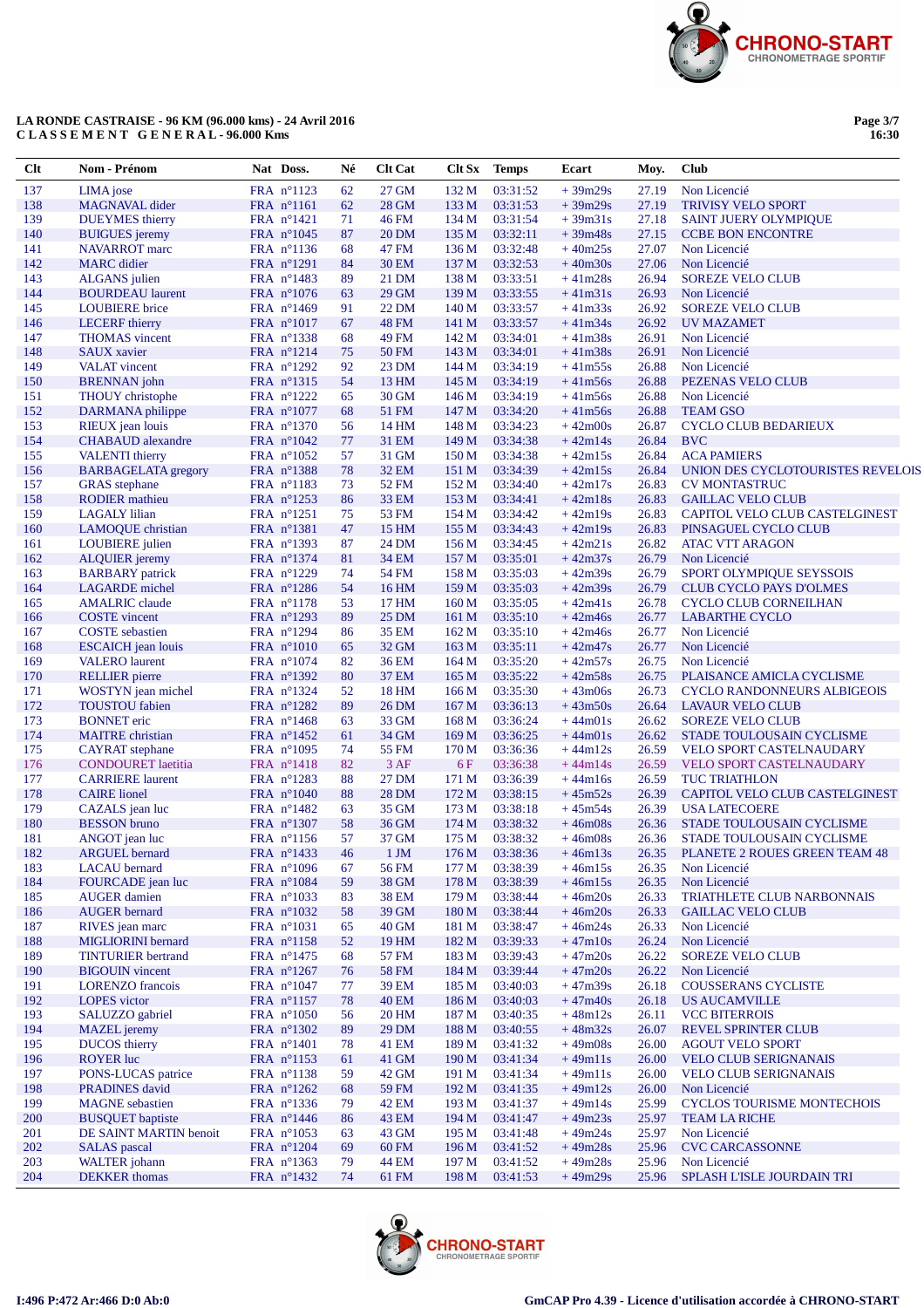

Page 4/7<br>16:30

| Clt        | Nom - Prénom                                     | Nat Doss.                         | Né       | <b>Clt Cat</b>        | Clt Sx         | <b>Temps</b>         | Ecart                  | Moy.           | <b>Club</b>                                                         |
|------------|--------------------------------------------------|-----------------------------------|----------|-----------------------|----------------|----------------------|------------------------|----------------|---------------------------------------------------------------------|
| 205        | <b>RAMPLOU</b> thierry                           | FRA n°1179                        | 68       | 62 FM                 | 199 M          | 03:41:56             | $+49m32s$              | 25.96          | Non Licencié                                                        |
| 206        | <b>SALAMACK</b> jacques                          | FRA $n^{\circ}1224$               | 59       | 44 GM                 | 200 M          | 03:41:56             | $+49m32s$              | 25.95          | ENTENTE CYCLISTE LUC PRIMAUBE                                       |
| 207        | <b>MOULIS</b> vincent                            | FRA $n^{\circ}1061$               | 70       | 63 FM                 | 201 M          | 03:41:59             | $+49m35s$              | 25.95          | Non Licencié                                                        |
| 208        | DE MONTVALON hugues                              | FRA $n^{\circ}$ 1445              | 61       | 45 GM                 | 202 M          | 03:41:59             | $+49m36s$              | 25.95          | Non Licencié                                                        |
| 209        | <b>ESCAFFRE</b> jean louis                       | FRA $n^{\circ}1066$               | 66       | 46 GM                 | 203 M          | 03:42:00             | $+49m37s$              | 25.95          | <b>CYCLO SALVETAIN</b>                                              |
| 210        | <b>POULIQUEN</b> thierry                         | FRA n°1173                        | 60       | 47 GM                 | 204 M          | 03:42:01             | $+49m37s$              | 25.95          | Non Licencié                                                        |
| 211<br>212 | <b>TRUCHARTE</b> alain<br><b>DRUILHE</b> Yvan    | FRA nº1373<br>FRA n°1506          | 68<br>65 | 64 FM<br>48 GM        | 205 M<br>206 M | 03:42:02<br>03:42:29 | $+49m39s$<br>$+50m05s$ | 25.94<br>25.89 | <b>CYCLO CLUB RIVESALTES</b><br>Non Licencié                        |
| 213        | <b>CHANABE</b> serge                             | FRA $n^{\circ}1250$               | 68       | 65 FM                 | 207 M          | 03:42:43             | $+50m19s$              | 25.86          | <b>CE LIEBHERR AEROSPACE</b>                                        |
| 214        | <b>ROBERT</b> michel                             | FRA nº1239                        | 70       | 66 FM                 | 208 M          | 03:42:44             | $+50m21s$              | 25.86          | <b>ALBITRIATHLON</b>                                                |
| 215        | <b>TRIMOULET</b> dominique                       | FRA n°1119                        | 64       | 49 GM                 | 209 M          | 03:42:47             | $+50m24s$              | 25.86          | Non Licencié                                                        |
| 216        | <b>FRADIN</b> claude                             | FRA n°1155                        | 49       | 21 HM                 | 210 M          | 03:42:47             | $+50m24s$              | 25.85          | <b>CYCLO FONSORBAIS</b>                                             |
| 217        | ROUMEGOUS mathieu                                | FRA nº1346                        | 81       | 45 EM                 | 211 M          | 03:42:48             | $+50m25s$              | 25.85          | Non Licencié                                                        |
| 218        | <b>MAHIEUX</b> joel                              | FRA n°1202                        | 70       | 67 FM                 | 212 M          | 03:42:49             | $+50m26s$              | 25.85          | Non Licencié                                                        |
| 219        | LUCCISANO joseph                                 | FRA $n^{\circ}1046$               | 85       | 46 EM                 | 213 M          | 03:42:49             | $+50m26s$              | 25.85          | CASTELNAUDARY TRIATLHON CLUB                                        |
| 220        | <b>GRIL</b> michel                               | FRA n°1080                        | 48       | 22 HM                 | 214M           | 03:42:51             | $+50m28s$              | 25.85          | <b>CYCLO CLUB CASTANEEN</b>                                         |
| 221<br>222 | <b>BRU</b> laurent<br><b>OLLETA</b> bernard      | FRA $n^{\circ}1051$<br>FRA n°1217 | 69<br>69 | 68 FM<br>69 FM        | 215 M<br>216M  | 03:42:52<br>03:42:52 | $+50m28s$<br>$+50m29s$ | 25.85<br>25.85 | <b>VELO CLUB LA POMME MARSEILLE</b><br><b>ATAC VTT ARAGON</b>       |
| 223        | SAISSAC jean louis                               | FRA $n^{\circ}1296$               | 60       | 50 GM                 | 217 M          | 03:42:53             | $+50m29s$              | 25.84          | Non Licencié                                                        |
| 224        | <b>GLAT</b> alain                                | FRA n°1479                        | 65       | 51 GM                 | 218 M          | 03:43:08             | $+50m44s$              | 25.82          | <b>SOREZE VELO CLUB</b>                                             |
| 225        | <b>PRADELLES</b> michel                          | FRA n°1200                        | 51       | 23 HM                 | 219 M          | 03:43:26             | $+51m02s$              | 25.78          | Non Licencié                                                        |
| 226        | <b>JORDANET</b> thierry                          | FRA n°1086                        | 68       | <b>70 FM</b>          | 220 M          | 03:43:35             | $+51m11s$              | 25.76          | Non Licencié                                                        |
| 227        | <b>THIRION</b> frederic                          | FRA $n^{\circ}1023$               | 69       | 71 FM                 | 221 M          | 03:43:41             | $+51m17s$              | 25.75          | Non Licencié                                                        |
| 228        | <b>FAUCHERE</b> marie-annick                     | FRA $n^{\circ}1264$               | 71       | 3 BF                  | 7F             | 03:43:59             | $+51m36s$              | 25.72          | <b>AS MATRA</b>                                                     |
| 229        | PONS stephane                                    | FRA $n^{\circ}1142$               | 76       | <b>72 FM</b>          | 222 M          | 03:44:00             | $+51m36s$              | 25.72          | Non Licencié                                                        |
| 230        | <b>EPPINGER</b> christophe                       | FRA n°1441                        | 60       | 52 GM                 | 223 M          | 03:44:07             | $+51m43s$              | 25.70          | AS CREDIT MUTUEL MIDI                                               |
| 231        | <b>GOUJON</b> jean francois                      | FRA $n^{\circ}$ 1447              | 78       | 47 EM                 | 224 M          | 03:44:10             | $+51m47s$              | 25.70          | <b>CYCLO CLUB SIGEAN</b>                                            |
| 232<br>233 | <b>BRUN</b> regis<br><b>PICARD</b> thierry       | FRA n°1287<br>FRA n°1290          | 68<br>71 | 73 FM<br>74 FM        | 225 M<br>226 M | 03:44:13<br>03:44:19 | $+51m50s$              | 25.69<br>25.68 | SPLACH ISLE JOURDAIN TRIATHLON<br>Non Licencié                      |
| 234        | <b>GINER</b> bruno                               | FRA n°1167                        | 62       | 53 GM                 | 227 M          | 03:44:28             | $+51m56s$<br>$+52m05s$ | 25.66          | <b>SAUBENS CYCLO 31</b>                                             |
| 235        | <b>REY</b> patrick                               | FRA $n^{\circ}1097$               | 63       | 54 GM                 | 228 M          | 03:44:39             | $+52m16s$              | 25.64          | VELO CLUB DE PONT DU CASSE                                          |
| 236        | LUQUE juan miguel                                | FRA nº1389                        | 66       | 55 GM                 | 229 M          | 03:44:41             | $+52m17s$              | 25.64          | <b>VELO CLUB DE PONT DU CASSE</b>                                   |
| 237        | <b>GUERRERO</b> herve                            | FRA $n^{\circ}1177$               | 68       | 75 FM                 | 230 M          | 03:44:41             | $+52m18s$              | 25.64          | <b>CYCLO CLUB MIREPOIX</b>                                          |
| 238        | <b>BUFFET</b> dominique                          | FRA $n^{\circ}1422$               | 62       | 56 GM                 | 231 M          | 03:45:36             | $+53m13s$              | 25.53          | <b>ALBI TRIATHLON</b>                                               |
| 239        | <b>SISTERNES</b> raymond                         | FRA $n^{\circ}1212$               | 46       | 2JM                   | 232 M          | 03:45:42             | $+53m18s$              | 25.52          | PEZENAS VELO CLUB                                                   |
| 240        | <b>MATEO</b> jerome                              | FRA $n^{\circ}1442$               | 82       | <b>48 EM</b>          | 233 M          | 03:45:43             | $+53m20s$              | 25.52          | Non Licencié                                                        |
| 241        | <b>MICHEL</b> christian                          | FRA n°1213                        | 49       | 24 HM                 | 234 M          | 03:45:43             | $+53m20s$              | 25.52          | PEZENAS VELO CLUB                                                   |
| 242<br>243 | <b>GARCIA</b> christophe                         | FRA nº1366                        | 82       | <b>49 EM</b><br>57 GM | 235 M          | 03:46:59             | $+54m36s$              | 25.38          | CAPITOL VELO CLUB CASTELGINEST<br>Non Licencié                      |
| 244        | <b>BONNAFOUS</b> franck<br>GRAS jean philippe    | FRA $n^{\circ}1390$<br>FRA nº1337 | 65<br>76 | <b>76 FM</b>          | 236 M<br>237 M | 03:47:07<br>03:47:14 | $+54m43s$<br>$+54m50s$ | 25.36<br>25.35 | <b>VELO CLUB BLAYAIS</b>                                            |
| 245        | <b>LOGUT</b> daniel                              | FRA $n^{\circ}1266$               | 60       | 58 GM                 | 238 M          | 03:47:22             | $+54m59s$              | 25.33          | <b>AS MATRA</b>                                                     |
| 246        | PETIOT pascal                                    | FRA n°1170                        | 67       | <b>77 FM</b>          | 239 M          | 03:47:38             | $+55m15s$              | 25.30          | Non Licencié                                                        |
| 247        | <b>ALBERT</b> sebastien                          | FRA $n^{\circ}1404$               | 86       | 50 EM                 | 240 M          | 03:47:42             | $+55m18s$              | 25.30          | Non Licencié                                                        |
| 248        | <b>JEAN</b> laurent                              | FRA n°1429                        | 66       | 59 GM                 | 241 M          | 03:49:19             | $+56m56s$              | 25.12          | Non Licencié                                                        |
| 249        | ZURITA ARES juan                                 | FRA $n^{\circ}1013$               | 88       | 30 DM                 | 242 M          | 03:49:20             | $+56m57s$              | 25.12          | <b>TUC TRIATHLON</b>                                                |
| 250        | AUSSENAC jean                                    | FRA $n^{\circ}1276$               | 57       | 60 GM                 | 243 M          | 03:49:20             | $+56m57s$              | 25.12          | CLUB CYCLO PAYS D'OLMES                                             |
| 251        | <b>MAURECH</b> jerome                            | FRA n°1431                        | 75       | 78 FM                 | 244 M          | 03:49:30             | $+57m07s$              | 25.10          | Non Licencié                                                        |
| 252        | <b>FALENDRY</b> didier                           | FRA nº1362                        | 66       | 61 GM                 | 245 M          | 03:50:00             | $+57m37s$              | 25.04          | Non Licencié                                                        |
| 253<br>254 | SIFFRE jean marie<br><b>MARCHESIN</b> christophe | FRA n°1209                        | 72       | 79 FM                 | 246 M          | 03:50:39             | $+58m16s$              | 24.97          | <b>CYCLO CLUB SIGEAN</b><br><b>VELO CLUB SAINT LIEUX LES LAVAUR</b> |
| 255        | <b>MILHAU</b> pierre                             | FRA n°1220<br>FRA $n^{\circ}1494$ | 70<br>70 | <b>80 FM</b><br>81 FM | 247 M<br>248 M | 03:50:46<br>03:50:53 | $+58m23s$<br>$+58m29s$ | 24.96<br>24.95 | <b>VTT LACAUNE</b>                                                  |
| 256        | <b>ROLLAND</b> nicolas                           | FRA n°1249                        | 77       | 51 EM                 | 249 M          | 03:50:55             | $+58m32s$              | 24.94          | <b>TEAM LABEGE TRI</b>                                              |
| 257        | <b>ALBERT</b> bruno                              | FRA n°1109                        | 62       | 62 GM                 | 250 M          | 03:50:56             | $+58m32s$              | 24.94          | <b>CYCLOS PAYS MAZAMETAIN</b>                                       |
| 258        | SEGOVIANO jose                                   | FRA n°1015                        | 61       | 63 GM                 | 251 M          | 03:50:59             | $+58m35s$              | 24.94          | <b>LABARTHE CYCLO</b>                                               |
| 259        | <b>VIDAL</b> laurent                             | FRA n°1108                        | 63       | 64 GM                 | 252 M          | 03:50:59             | $+58m35s$              | 24.94          | <b>CYCLO PAYS MAZAMETAIN</b>                                        |
| 260        | <b>SUAREZ</b> maximino                           | FRA nº1351                        | 61       | 65 GM                 | 253M           | 03:50:59             | $+58m36s$              | 24.94          | <b>LABARTHE CYCLO</b>                                               |
| 261        | <b>ANTUNES</b> jean claude                       | FRA nº1139                        | 69       | 82 FM                 | 254 M          | 03:51:00             | $+58m37s$              | 24.94          | VELO SPORT CASTELNAUDARY                                            |
| 262        | SALLES pierre *                                  | FRA n°1205                        | 69       | 83 FM                 | 255 M          | 03:51:02             | $+58m38s$              | 24.93          | <b>CYCLO SALVETAIN</b>                                              |
| 263        | PEYRES patrice                                   | FRA n°1289                        | 74       | 84 FM                 | 256 M          | 03:51:11             | $+58m47s$              | 24.92          | Non Licencié                                                        |
| 264        | <b>CESSES</b> gilles                             | FRA $n^{\circ}1005$               | 51       | 25 HM                 | 257 M          | 03:51:11             | $+58m48s$              | 24.92          | PINSAGUEL CYCLO CLUB                                                |
| 265<br>266 | <b>VINCENT ROMAIN</b><br><b>URBAIN</b> herve     | FRA n°1449<br>FRA n°1489          | 65<br>71 | 66 GM<br>85 FM        | 258 M<br>259 M | 03:51:13<br>03:51:14 | $+58m50s$<br>$+58m51s$ | 24.91<br>24.91 | <b>GAILLAC VELO CLUB</b><br><b>GAILLAC VELO CLUB</b>                |
| 267        | <b>RORATO</b> philippe                           | FRA $n^{\circ}1457$               | 71       | <b>86 FM</b>          | 260 M          | 03:51:18             | $+58m54s$              | 24.90          | Non Licencié                                                        |
| 268        | <b>LOVAT</b> remy                                | FRA n°1420                        | 76       | 87 FM                 | 261 M          | 03:51:25             | $+59m01s$              | 24.89          | Non Licencié                                                        |
| 269        | <b>MOCAER</b> didier                             | FRA $n^{\circ}1248$               | 61       | 67 GM                 | 262 M          | 03:51:28             | $+59m05s$              | 24.89          | <b>AVC LIBOURNE</b>                                                 |
| 270        | <b>SAUBOI</b> bernard                            | FRA n°1135                        | 57       | 68 GM                 | 263 M          | 03:51:33             | $+59m09s$              | 24.88          | <b>GUIDON AGENAIS</b>                                               |
| 271        | <b>BRIGNOLI</b> jean claude                      | FRA $n^{\circ}1165$               | 52       | 26 HM                 | 264 M          | 03:51:33             | $+59m10s$              | 24.88          | <b>SAUBENS CYCLO 31</b>                                             |
| 272        | <b>TREBUCHON</b> marie noelle                    | FRA nº1332                        | 60       | 2CF                   | 8F             | 03:51:33             | $+59m10s$              | 24.88          | PEZENAS VELO CLUB                                                   |

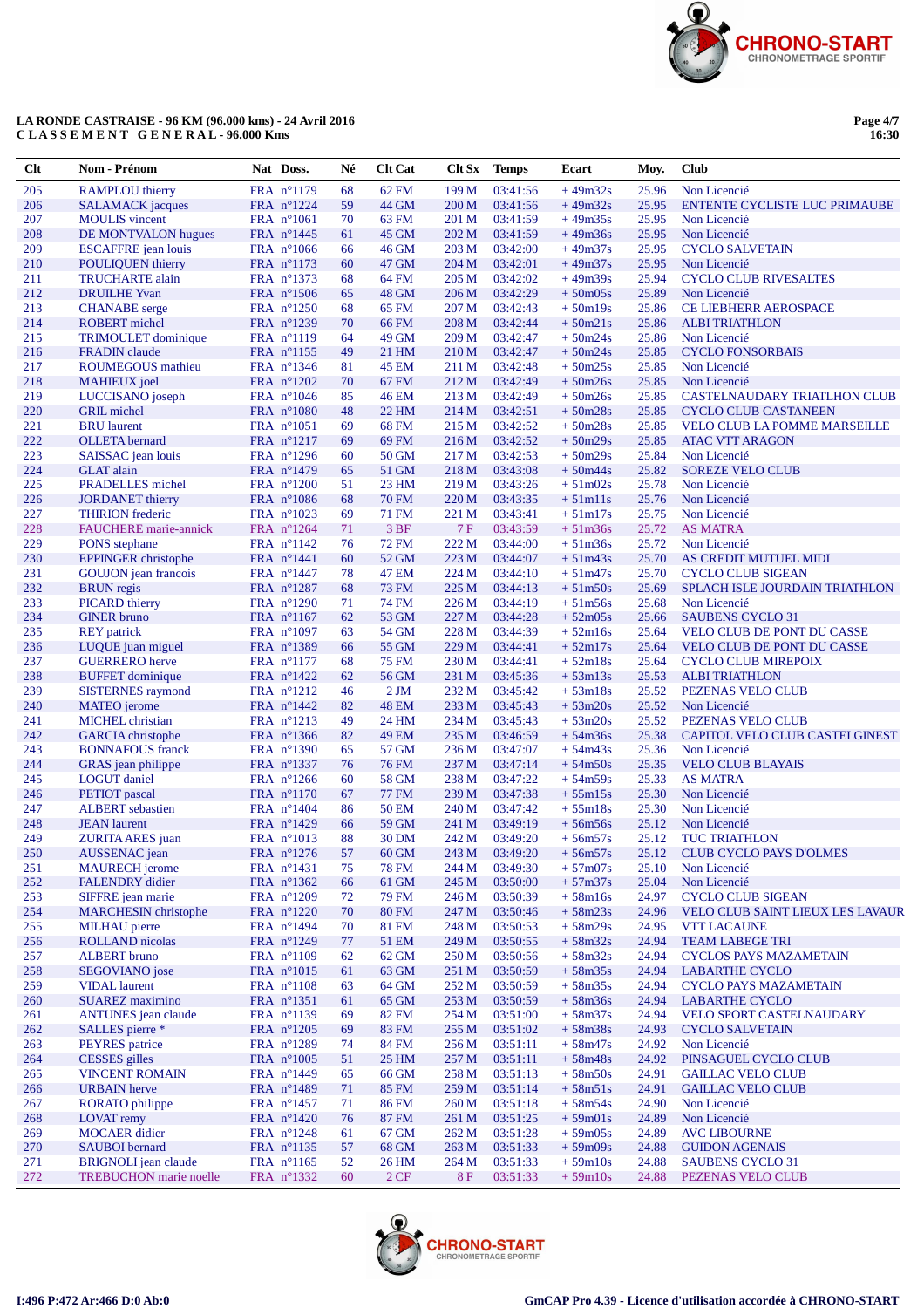

| Page 5/7 |
|----------|
| 16:30    |

| Clt        | Nom - Prénom                                    | Nat Doss.                         | Né       | <b>Clt Cat</b>        | Clt Sx         | <b>Temps</b>         | Ecart                  | Moy.           | <b>Club</b>                                    |
|------------|-------------------------------------------------|-----------------------------------|----------|-----------------------|----------------|----------------------|------------------------|----------------|------------------------------------------------|
| 273        | <b>HOLDSTOCK</b> john                           | FRA nº1126                        | 47       | 27 HM                 | 265 M          | 03:51:38             | $+59m15s$              | 24.87          | <b>VCLL PEZENAS</b>                            |
| 274        | <b>MARC</b> philippe                            | FRA n°1244                        | 67       | <b>88 FM</b>          | 266 M          | 03:52:10             | $+59m46s$              | 24.81          | Non Licencié                                   |
| 275        | <b>DECAUNES</b> steve                           | FRA nº1358                        | 76       | <b>89 FM</b>          | 267 M          | 03:52:20             | $+59m56s$              | 24.79          | Non Licencié                                   |
| 276        | LUZECKYZ jean pierre                            | FRA n°1060                        | 55       | <b>28 HM</b>          | 268 M          | 03:52:33             | $+60m09s$              | 24.77          | Non Licencié                                   |
| 277        | <b>ROUVEL Laurent</b>                           | FRA n°1491                        | 62       | 69 GM                 | 269 M          | 03:52:33             | $+60m09s$              | 24.77          | Non Licencié                                   |
| 278<br>279 | <b>POUVILLON</b> pierre<br><b>GAYRAUD</b> alain | FRA $n^{\circ}1026$<br>FRA n°1265 | 76<br>54 | <b>90 FM</b><br>29 HM | 270 M<br>271 M | 03:52:37<br>03:52:40 | $+60m14s$<br>$+60m17s$ | 24.76<br>24.76 | <b>BRUGUIÈRES VELO CLUB</b><br><b>AS MATRA</b> |
| 280        | <b>LEGENDRE</b> damien                          | FRA $n^{\circ}1423$               | 81       | <b>52 EM</b>          | 272 M          | 03:52:58             | $+60m35s$              | 24.72          | <b>TOULOUSE TRIATHLON</b>                      |
| 281        | <b>CHAPUIS</b> franck                           | $FRA$ n°1415                      | 72       | 91 FM                 | 273 M          | 03:53:01             | $+60m38s$              | 24.72          | <b>LEO LAGRANGE VTT82</b>                      |
| 282        | <b>DESCAMPS</b> frederic                        | FRA n°1054                        | 76       | 92 FM                 | 274 M          | 03:53:02             | $+60m38s$              | 24.72          | <b>TOAC TRIATHLON</b>                          |
| 283        | <b>BESSE</b> patrick                            | FRA n°1198                        | 55       | 30 HM                 | 275 M          | 03:53:19             | $+60m56s$              | 24.69          | <b>GAILLAC VELO CLUB</b>                       |
| 284        | <b>RAMIREZ</b> stephane                         | FRA n°1028                        | 74       | 93 FM                 | 276 M          | 03:53:20             | $+60m56s$              | 24.69          | <b>GSC BLAGNAC VELO SPORT 31</b>               |
| 285        | <b>BARRAGAN</b> adrian                          | FRA n°1505                        | 82       | <b>53 EM</b>          | 277 M          | 03:53:20             | $+60m57s$              | 24.69          | <b>ASPTT ORLEANS</b>                           |
| 286        | DASSIEU michel                                  | FRA n°1271                        | 57       | <b>70 GM</b>          | 278 M          | 03:53:22             | $+60m59s$              | 24.68          | Non Licencié                                   |
| 287        | RAMONDOU daniel                                 | FRA n°1417                        | 64       | 71 GM                 | 279 M          | 03:53:38             | $+61m15s$              | 24.65          | Non Licencié                                   |
| 288        | <b>BERTRAND</b> francois                        | FRA nº1349                        | 59       | <b>72 GM</b>          | 280 M          | 03:53:48             | $+61m25s$              | 24.64          | Non Licencié                                   |
| 289        | <b>MAGNOL</b> patrick                           | FRA n°1197                        | 63       | 73 GM                 | 281 M          | 03:54:05             | $+61m41s$              | 24.61          | <b>CYCLO SALVETAIN</b>                         |
| 290<br>291 | WILK christophe<br><b>NUNES</b> philippe        | FRA n°1232<br>FRA $n^{\circ}1164$ | 66<br>77 | <b>74 GM</b><br>54 EM | 282 M<br>283 M | 03:54:16<br>03:54:21 | $+61m52s$<br>$+61m57s$ | 24.59<br>24.58 | Non Licencié<br><b>SAUBENS CYCLO 31</b>        |
| 292        | <b>GUIGNARD</b> christophe                      | FRA n°1118                        | 79       | <b>55 EM</b>          | 284 M          | 03:54:40             | $+62m16s$              | 24.55          | Non Licencié                                   |
| 293        | <b>BASTOUILH</b> gilles                         | $FRA$ n°1172                      | 65       | <b>75 GM</b>          | 285 M          | 03:54:55             | $+62m32s$              | 24.52          | Non Licencié                                   |
| 294        | <b>JOREZ</b> brett                              | $FRA$ n°1499                      | 84       | 56 EM                 | 286 M          | 03:55:00             | $+62m37s$              | 24.51          | Non Licencié                                   |
| 295        | <b>OLIVIER</b> dominique                        | FRA n°1386                        | 74       | 4 <sub>BF</sub>       | 9F             | 03:55:33             | $+63m10s$              | 24.45          | PORTET TRIATHLON                               |
| 296        | <b>DEBAT</b> claude                             | FRA $n^{\circ}1410$               | 44       | 3JM                   | 287 M          | 03:55:35             | $+63m12s$              | 24.45          | Non Licencié                                   |
| 297        | <b>ARNAUD-GUILHEM yves</b>                      | FRA $n^{\circ}1411$               | 52       | 31 HM                 | 288 M          | 03:55:35             | $+63m12s$              | 24.45          | Non Licencié                                   |
| 298        | <b>TRINDADE</b> louis                           | $FRA$ n°1188                      | 62       | <b>76 GM</b>          | 289 M          | 03:55:35             | $+63m12s$              | 24.45          | Non Licencié                                   |
| 299        | ROQUES jean pierre                              | FRA n°1105                        | 51       | 32 HM                 | 290 M          | 03:55:36             | $+63m12s$              | 24.45          | FOYER LAIQUE EDUCATION PERMANENT               |
| 300        | <b>DANTY</b> pascal                             | $FRA$ n°1081                      | 69       | 94 FM                 | 291 M          | 03:56:23             | $+63m59s$              | 24.37          | Non Licencié                                   |
| 301        | <b>OPORTO</b> manuel                            | FRA n°1405                        | 59       | 77 GM                 | 292 M          | 03:56:37             | $+64m14s$              | 24.34          | Non Licencié                                   |
| 302        | <b>LAVAURE</b> michel                           | FRA n°1140                        | 53       | 33 HM                 | 293 M          | 03:57:00             | $+64m37s$              | 24.30          | AS SAINT MEDARD EN JALLE                       |
| 303        | <b>SABLAYROLLES</b> luc                         | FRA n°1454                        | 68       | 95 FM                 | 294 M          | 03:57:00             | $+64m37s$              | 24.30          | Non Licencié                                   |
| 304<br>305 | <b>CHATAIN</b> francis                          | FRA n°1263                        | 60       | <b>78 GM</b>          | 295 M          | 03:57:02             | $+64m38s$              | 24.30          | <b>AS MATRA</b>                                |
| 306        | <b>GRANIER</b> laurent<br>PENA jose             | FRA n°1340<br>FRA n°1310          | 68<br>52 | 96 FM<br>34 HM        | 296 M<br>297 M | 03:57:03<br>03:57:04 | $+64m39s$<br>$+64m40s$ | 24.30<br>24.30 | Non Licencié<br><b>LABARTHE CYCLO</b>          |
| 307        | <b>BARO</b> patrick                             | FRA $n^{\circ}1369$               | 63       | 79 GM                 | 298 M          | 03:57:49             | $+65m25s$              | 24.22          | Non Licencié                                   |
| 308        | <b>USED</b> bruno                               | FRA n°1355                        | 77       | <b>57 EM</b>          | 299 M          | 03:57:57             | $+65m33s$              | 24.21          | <b>ASPTT ALBI</b>                              |
| 309        | PALOMBA marc                                    | FRA n°1150                        | 78       | <b>58 EM</b>          | 300 M          | 03:57:57             | $+65m33s$              | 24.21          | Non Licencié                                   |
| 310        | <b>HENIN</b> pascal                             | FRA n°1412                        | 60       | <b>80 GM</b>          | 301 M          | 03:58:12             | $+65m48s$              | 24.18          | <b>CYCLO CLUB DES VIOLETTES</b>                |
| 311        | <b>BERTY</b> philippe                           | FRA n°1151                        | 63       | 81 GM                 | 302 M          | 03:58:38             | $+66m15s$              | 24.14          | <b>VELO CLUB SERIGNANAIS</b>                   |
| 312        | <b>BERTI</b> henry                              | $FRA$ n°1152                      | 88       | 31 DM                 | 303 M          | 03:58:43             | $+66m19s$              | 24.13          | Non Licencié                                   |
| 313        | <b>LABONNE</b> dominique                        | FRA n°1034                        | 66       | 82 GM                 | 304 M          | 03:58:46             | $+66m22s$              | 24.13          | <b>US FRONTON</b>                              |
| 314        | <b>BOUSQUET</b> erick                           | FRA n°1187                        | 62       | 83 GM                 | 305 M          | 03:58:59             | $+66m35s$              | 24.10          | <b>TRIVISY VELO SPORT</b>                      |
| 315        | <b>EXPERT</b> regis                             | FRA $n^{\circ}1252$               | 60       | 84 GM                 | 306 M          | 03:59:32             | $+67m09s$              | 24.05          | <b>SOREZE VELO CLUB</b>                        |
| 316<br>317 | <b>FROGER</b> patrick                           | FRA $n^{\circ}1016$               | 63<br>85 | 85 GM<br>4 AF         | 307 M<br>10F   | 03:59:33<br>03:59:48 | $+67m10s$              | 24.05          | <b>VELO CLUB SAINT LIEUX LES LAVAUR</b>        |
| 318        | NIETO eva<br>DUVAL anais                        | FRA n°1371<br>FRA n°1154          | 83       | 5AF                   | 11 F           | 03:59:48             | $+67m25s$<br>$+67m25s$ | 24.02<br>24.02 | <b>TUC TRIATHLON</b><br>TUC TRIATHLON          |
| 319        | <b>GOURDOUX</b> eric                            | FRA n°1063                        | 73       | 97 FM                 | 308 M          | 04:00:20             | $+67m57s$              | 23.97          | TOULOUSE TRIATHLON                             |
| 320        | <b>SIRAC</b> denis                              | FRA n°1036                        | 61       | 86 GM                 | 309 M          | 04:01:08             | $+68m44s$              | 23.89          | Non Licencié                                   |
| 321        | <b>SLAGMULDER</b> eric                          | $FRA$ n°1478                      | 63       | 87 GM                 | 310 M          | 04:01:09             | $+68m45s$              | 23.89          | <b>SOREZE VELO CLUB</b>                        |
| 322        | <b>VIVES</b> dider                              | $FRA$ n°1185                      | 72       | 98 FM                 | 311 M          | 04:01:43             | $+69m20s$              | 23.83          | Non Licencié                                   |
| 323        | <b>BENESCHI</b> patrick                         | FRA n°1299                        | 78       | 59 EM                 | 312 M          | 04:01:49             | $+69m26s$              | 23.82          | SPLACH ISLE JOURDAIN TRIATHLON                 |
| 324        | <b>CHARTIER</b> herve                           | FRA $n^{\circ}1038$               | 63       | 88 GM                 | 313 M          | 04:01:53             | $+69m29s$              | 23.81          | <b>SOREZE VELO CLUB</b>                        |
| 325        | <b>JEAN</b> leo                                 | FRA $n^{\circ}1430$               | 97       | 32 DM                 | 314 M          | 04:02:00             | $+69m37s$              | 23.80          | Non Licencié                                   |
| 326        | <b>BRUNO</b> vincent                            | FRA n°1003                        | 66       | 89 GM                 | 315 M          | 04:02:33             | $+70m09s$              | 23.75          | Non Licencié                                   |
| 327        | FRANCOIS christophe                             | FRA n°1004                        | 69       | 99 FM                 | 316 M          | 04:02:34             | $+70m10s$              | 23.75          | Non Licencié                                   |
| 328<br>329 | <b>VERGNES</b> yvan<br><b>GARCIA</b> miguel     | FRA $n^{\circ}1064$<br>FRA n°1459 | 63       | 90 GM<br><b>60 EM</b> | 317 M<br>318 M | 04:02:36<br>04:02:58 | $+70m13s$<br>$+70m34s$ | 23.74<br>23.71 | AS CARCASSONNE CYCLISTE<br>Non Licencié        |
| 330        | <b>SEGOND</b> eric                              | FRA n°1002                        | 80<br>73 | 100 FM                | 319 M          | 04:03:12             | $+70m49s$              | 23.68          | SPORT OLYMPIQUE SEYSSOIS                       |
| 331        | <b>BEL</b> laurent                              | FRA n°1379                        | 78       | 61 EM                 | 320 M          | 04:03:32             | $+71m08s$              | 23.65          | Non Licencié                                   |
| 332        | <b>MONDOLY</b> pierre                           | FRA n°1434                        | 78       | 62 EM                 | 321 M          | 04:03:32             | $+71m08s$              | 23.65          | Non Licencié                                   |
| 333        | LE GALL jean francois                           | $FRA$ n°1148                      | 70       | 101 FM                | 322 M          | 04:03:36             | $+71m13s$              | 23.65          | <b>CYCLO CLUB BRAMAIS</b>                      |
| 334        | <b>BONNIEUX</b> thierry                         | FRA n°1071                        | 60       | 91 GM                 | 323 M          | 04:04:39             | $+72m15s$              | 23.54          | <b>VELO D'OLT</b>                              |
| 335        | <b>GRUARIN</b> severin                          | $FRA$ n°1091                      | 61       | 92 GM                 | 324 M          | 04:04:39             | $+72m15s$              | 23.54          | <b>CYCLOS DE TOURNEFEUILLE</b>                 |
| 336        | ROUVIERE jean marc                              | FRA n°1238                        | 69       | 102 FM                | 325 M          | 04:04:46             | $+72m22s$              | 23.53          | <b>CYCLO CLUB MALEPERE</b>                     |
| 337        | <b>FAISANS</b> sylvie                           | FRA $n^{\circ}1176$               | 68       | 3CF                   | 12F            | 04:04:49             | $+72m25s$              | 23.53          | <b>CCV CASTELMAUROU</b>                        |
| 338        | <b>LLORET</b> denis                             | FRA n°1069                        | 68       | 103 FM                | 326 M          | 04:05:33             | $+73m10s$              | 23.46          | Non Licencié                                   |
| 339        | <b>DUPOUY</b> pascal                            | FRA nº1327                        | 68       | 104 FM                | 327 M          | 04:05:35             | $+73m12s$              | 23.45          | Non Licencié                                   |
| 340        | MAGNE jean bernard                              | FRA nº1345                        | 50       | 35 HM                 | 328 M          | 04:05:40             | $+73m16s$              | 23.45          | <b>CYCLOS TOURISME MONTECHOIS</b>              |

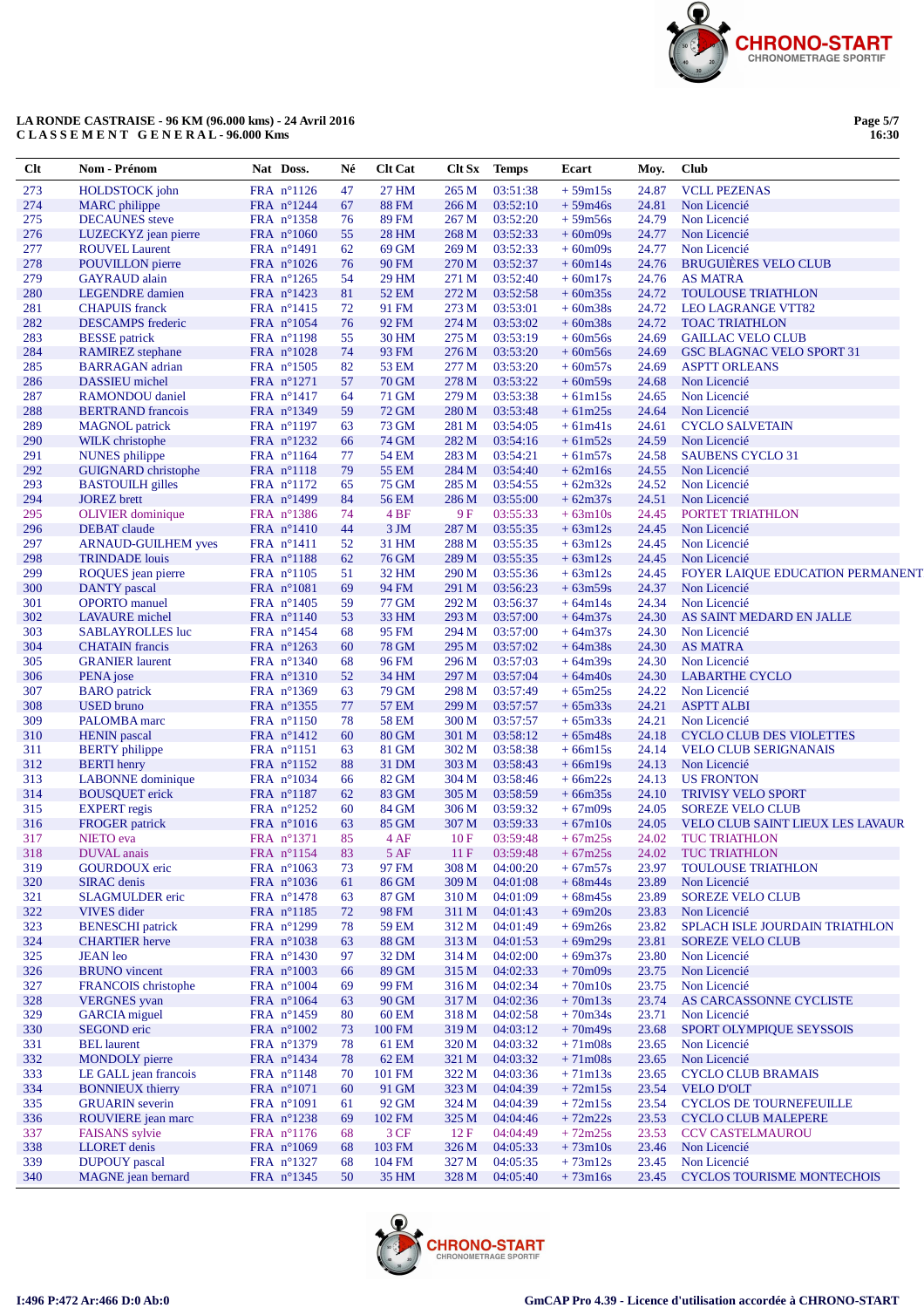

Page 6/7<br>16:30

| Clt        | Nom - Prénom                                      | Nat Doss.                           | Né       | <b>Clt Cat</b>  | Clt Sx         | <b>Temps</b>         | Ecart                     | Moy.           | Club                                                         |
|------------|---------------------------------------------------|-------------------------------------|----------|-----------------|----------------|----------------------|---------------------------|----------------|--------------------------------------------------------------|
| 341        | <b>BOYER</b> frederic                             | FRA n°1035                          | 67       | 105 FM          | 329 M          | 04:06:03             | $+73m39s$                 | 23.41          | Non Licencié                                                 |
| 342        | <b>GUILMIN</b> jean marie                         | FRA n°1285                          | 54       | 36 HM           | 330 M          | 04:06:06             | $+73m42s$                 | 23.41          | Non Licencié                                                 |
| 343        | <b>CUXAC</b> michel                               | FRA $n^{\circ}1273$                 | 58       | 93 GM           | 331 M          | 04:06:13             | $+73m49s$                 | 23.40          | <b>CYCLO CLUB MALEPERE</b>                                   |
| 344        | SAINTE LIVRADE jean louis                         | FRA n°1174                          | 48       | 37 HM           | 332 M          | 04:06:14             | $+73m51s$                 | 23.39          | STADE TOULOUSAIN CYCLISME                                    |
| 345        | <b>LARGER</b> martine                             | FRA nº1233                          | 69       | 4 CF            | 13F            | 04:06:14             | $+73m51s$                 | 23.39          | STADE TOULOUSAIN CYCLISME                                    |
| 346        | <b>GAU</b> alain                                  | FRA n°1235                          | 60       | 94 GM           | 333 M          | 04:06:16             | $+73m52s$                 | 23.39          | STADE ATHL. RABASTENS COUFFOULEU.                            |
| 347<br>348 | <b>BONTEMPS</b> laurent<br><b>AUGEREAU</b> didier | FRA $n^{\circ}1041$<br>$FRA$ n°1458 | 67<br>64 | 106 FM<br>95 GM | 334 M<br>335 M | 04:06:16<br>04:07:04 | $+73m52s$<br>$+74m41s$    | 23.39<br>23.31 | Non Licencié<br><b>SOREZE VELO CLUB</b>                      |
| 349        | <b>NOTTEZ</b> francis                             | FRA $n^{\circ}1254$                 | 54       | 38 HM           | 336 M          | 04:07:26             | $+75 \text{m}02 \text{s}$ | 23.28          | STADE TOULOUSAIN CYCLISME                                    |
| 350        | <b>FOUET</b> jacques                              | FRA n°1375                          | 59       | 96 GM           | 337 M          | 04:07:26             | $+75 \text{m}03 \text{s}$ | 23.28          | <b>ASS SPORTIVE QUILLANAISE</b>                              |
| 351        | LAPEYRE jean luc                                  | FRA nº1365                          | 64       | 97 GM           | 338 M          | 04:07:27             | $+75m03s$                 | 23.28          | <b>AS QUILLAN</b>                                            |
| 352        | <b>GALINIER</b> jerome                            | FRA n°1190                          | 69       | 107 FM          | 339 M          | 04:07:29             | $+75m05s$                 | 23.28          | Non Licencié                                                 |
| 353        | <b>MARI</b> pascal                                | FRA n°1195                          | 69       | <b>108 FM</b>   | 340 M          | 04:08:22             | $+75m59s$                 | 23.19          | <b>VELO CLUB SAINT ORENS</b>                                 |
| 354        | PAYRASTRE andre                                   | FRA n°1088                          | 57       | 98 GM           | 341 M          | 04:08:23             | $+75m59s$                 | 23.19          | <b>VELO CLUB SAINT ORENS</b>                                 |
| 355        | <b>CANTIE</b> rudi                                | $FRA$ n°1303                        | 81       | 63 EM           | 342 M          | 04:09:04             | $+76m40s$                 | 23.13          | Non Licencié                                                 |
| 356        | <b>VISENTINI</b> serge                            | FRA n°1203                          | 44       | 4 JM            | 343 M          | 04:10:36             | $+78m12s$                 | 22.99          | CYCLO LAURAGAIS CASTELNAUDARY                                |
| 357<br>358 | <b>LABIT</b> frederic<br><b>EMANUEL</b> eric      | FRA $n^{\circ}$ 1395<br>FRA n°1311  | 71<br>65 | 109 FM<br>99 GM | 344 M<br>345 M | 04:10:57<br>04:11:05 | $+78m33s$<br>$+78m42s$    | 22.95<br>22.94 | Non Licencié<br>Non Licencié                                 |
| 359        | <b>MONTSEGUR</b> vincent                          | FRA nº1348                          | 84       | 64 EM           | 346 M          | 04:11:22             | $+78m58s$                 | 22.92          | Non Licencié                                                 |
| 360        | <b>BELLANGER</b> frederic                         | FRA n°1350                          | 88       | 33 DM           | 347 M          | 04:11:22             | $+78m59s$                 | 22.91          | Non Licencié                                                 |
| 361        | <b>CASALE</b> jerome                              | FRA n°1280                          | 90       | 34 DM           | 348 M          | 04:11:23             | $+79$ m $00s$             | 22.91          | Non Licencié                                                 |
| 362        | <b>MARQUIE</b> olivier                            | FRA nº1368                          | 68       | 110 FM          | 349 M          | 04:11:54             | $+79m31s$                 | 22.87          | Non Licencié                                                 |
| 363        | <b>DESSOL</b> samuel                              | FRA $n^{\circ}$ 1437                | 68       | 111 FM          | 350 M          | 04:12:06             | $+79m43s$                 | 22.85          | Non Licencié                                                 |
| 364        | <b>BUCKLEY</b> james                              | FRA n°1113                          | 62       | 100 GM          | 351 M          | 04:12:08             | $+79m45s$                 | 22.85          | Non Licencié                                                 |
| 365        | <b>LOZANO</b> manuel                              | FRA n°1130                          | 59       | 101 GM          | 352 M          | 04:12:11             | $+79m48s$                 | 22.84          | <b>ASPTT ALBI</b>                                            |
| 366        | <b>DON</b> eric                                   | FRA n°1223                          | 59       | 102 GM          | 353 M          | 04:12:12             | $+79m49s$                 | 22.84          | <b>CYCLO CLUB PIBRACAIS</b>                                  |
| 367        | PAPAREMBORDE damien                               | FRA n°1107                          | 92       | 35 DM           | 354 M          | 04:12:31             | $+80m08s$                 | 22.81          | <b>UV MAZAMET</b>                                            |
| 368        | <b>DELFOUR</b> jacques                            | FRA n°1175                          | 37       | 5 <sub>JM</sub> | 355 M          | 04:12:42             | $+80m19s$                 | 22.79          | <b>VELO CLUB MONTALBANAIS</b>                                |
| 369<br>370 | <b>LOURDIN</b> rene                               | FRA nº1322                          | 51<br>58 | 39 HM<br>5 CF   | 356 M<br>14F   | 04:12:44<br>04:12:56 | $+80m20s$<br>$+80m33s$    | 22.79<br>22.77 | <b>VELOCE CLUB MONTAUBAN</b>                                 |
| 371        | <b>GASC</b> cathy<br><b>VERDEIL</b> yves          | FRA n°1258<br>FRA nº1122            | 55       | <b>40 HM</b>    | 357 M          | 04:12:57             | $+80m33s$                 | 22.77          | <b>CYCLO PAYS MAZAMETAIN</b><br><b>CYCLO PAYS MAZAMETAIN</b> |
| 372        | <b>COULON</b> jacques                             | FRA $n^{\circ}1068$                 | 36       | 6 JM            | 358 M          | 04:12:58             | $+80m34s$                 | 22.77          | <b>UV MAZAMET</b>                                            |
| 373        | <b>CASTELLA</b> jacques                           | FRA $n^{\circ}1270$                 | 48       | 41 HM           | 359 M          | 04:13:12             | $+80m48s$                 | 22.75          | <b>GUIDON BESSIERAIN</b>                                     |
| 374        | <b>BOULADE</b> jean marc                          | FRA n°1210                          | 57       | 103 GM          | 360 M          | 04:13:13             | $+80m50s$                 | 22.75          | <b>TRIVISY VELO SPORT</b>                                    |
| 375        | <b>SALLES</b> pierre                              | FRA n°1169                          | 54       | 42 HM           | 361 M          | 04:13:15             | $+80m52s$                 | 22.75          | <b>CYCLO CLUB LEZATOIS</b>                                   |
| 376        | <b>VERZINI</b> lionel                             | FRA $n^{\circ}1234$                 | 68       | 112 FM          | 362 M          | 04:13:42             | $+81m19s$                 | 22.70          | STADE TOULOUSAIN CYCLISME                                    |
| 377        | <b>BESNIER</b> hubert                             | FRA nº1333                          | 76       | 113 FM          | 363 M          | 04:14:24             | $+82m01s$                 | 22.64          | Non Licencié                                                 |
| 378        | <b>ESCARE</b> thierry                             | FRA n°1208                          | 56       | 43 HM           | 364 M          | 04:14:35             | $+82m11s$                 | 22.63          | <b>CYCLO CLUB MALEPERE</b>                                   |
| 379<br>380 | DUOC nicolas                                      | FRA $n^{\circ}1496$<br>FRA n°1025   | 88<br>57 | 36 DM<br>104 GM | 365 M          | 04:15:26<br>04:16:02 | $+83m02s$                 | 22.55<br>22.50 | Non Licencié<br>Non Licencié                                 |
| 381        | <b>RIVALS</b> didier<br><b>MAGNIER</b> christian  | FRA n°1009                          | 55       | 44 HM           | 366 M<br>367 M | 04:16:02             | $+83m39s$<br>$+83m39s$    | 22.50          | Non Licencié                                                 |
| 382        | <b>PASCUAL</b> lucien                             | FRA $n^{\circ}1048$                 | 64       | 105 GM          | 368 M          | 04:16:03             | $+83m39s$                 | 22.50          | <b>BAMA OLYMPIQUE CLUB</b>                                   |
| 383        | ZAKHARTCHOUK frederic                             | FRA n°1098                          | 66       | 106 GM          | 369 M          | 04:16:12             | $+83m49s$                 | 22.48          | <b>CYCLO CLUB PORTESIEN</b>                                  |
| 384        | <b>GARRIGUE</b> marcel                            | FRA n°1079                          | 75       | 114 FM          | 370 M          | 04:16:14             | $+83m51s$                 | 22.48          | <b>CYCLO CLUB PORTESIEN</b>                                  |
| 385        | <b>JEREMIE</b> jerome                             | $FRA$ n°1094                        | 70       | 115 FM          | 371 M          | 04:16:15             | $+83m52s$                 | 22.48          | Non Licencié                                                 |
| 386        | LACASSIN christian                                | FRA nº1131                          | 43       | $7 \text{ JM}$  | 372 M          | 04:16:33             | $+84m09s$                 | 22.45          | <b>CC CASTRES</b>                                            |
| 387        | <b>HERMET</b> arnaud                              | FRA nº1162                          | 75       | 116 FM          | 373 M          | 04:17:30             | $+85m07s$                 | 22.37          | Non Licencié                                                 |
| 388        | <b>FILHASTRE</b> jean pierre                      | FRA n°1160                          | 52       | 45 HM           | 374 M          | 04:17:31             | $+85m07s$                 | 22.37          | CYCLO LAURAGAIS CASTELNAUDARY                                |
| 389        | PEREZ jocelyne                                    | FRA n°1309                          | 62       | 6CF             | 15F            | 04:17:43             | $+85m20s$                 | 22.35          | <b>CYCLO CLUB MAZERIEN</b>                                   |
| <b>DNS</b> | PELOUS christophe                                 | FRA nº1399                          | 71       | <b>DNS FM</b>   | DNS M          | 04:17:44             | $+85m21s$                 | 22.35          | <b>CYCLO CLUB MAZERIEN</b>                                   |
| 391<br>392 | <b>ESPIGUINHA</b> antoine<br><b>HOVEY</b> paul    | $FRA$ n°1104<br>FRA nº1325          | 65<br>47 | 107 GM<br>46 HM | 376 M<br>377 M | 04:18:38<br>04:18:45 | $+86m14s$<br>$+86m22s$    | 22.27<br>22.26 | Non Licencié<br><b>CYCLING BC</b>                            |
| 393        | <b>GAUTHIER</b> jean pierre                       | FRA n°1275                          | 46       | 8 JM            | 378 M          | 04:19:08             | $+86m44s$                 | 22.23          | <b>BACC NOGARO</b>                                           |
| 394        | <b>GOTTI</b> alain                                | FRA n°1305                          | 65       | 108 GM          | 379 M          | 04:19:08             | $+86m44s$                 | 22.23          | Non Licencié                                                 |
| 395        | <b>SIGUIER</b> bernard                            | FRA n°1487                          | 49       | 47 HM           | 380 M          | 04:19:09             | $+86m46s$                 | 22.23          | Non Licencié                                                 |
| 396        | SOULASSOL christian                               | FRA n°1072                          | 59       | 109 GM          | 381 M          | 04:19:34             | $+87m10s$                 | 22.19          | Non Licencié                                                 |
| 397        | <b>ABBOTT</b> michael                             | $FRA$ n°1087                        | 59       | 110 GM          | 382 M          | 04:19:34             | $+87m10s$                 | 22.19          | Non Licencié                                                 |
| 398        | <b>TICHADOU</b> paul                              | FRA n°1121                          | 58       | 111 GM          | 383 M          | 04:19:46             | $+87m22s$                 | 22.18          | <b>VELO CLUB BLAGNACAIS</b>                                  |
| 399        | <b>GUERRERO</b> jose                              | FRA n°1057                          | 56       | 48 HM           | 384 M          | 04:19:47             | $+87m23s$                 | 22.17          | Non Licencié                                                 |
| 400        | <b>GENER</b> patrick                              | FRA n°1180                          | 63       | 112 GM          | 385 M          | 04:20:06             | $+87m42s$                 | 22.15          | Non Licencié                                                 |
| 401        | <b>GENER</b> nicolas                              | $FRA$ n°1181                        | 84       | 65 EM           | 386 M          | 04:20:06             | $+87m43s$                 | 22.15          | Non Licencié                                                 |
| 402        | <b>RODRIGUEZ</b> franck                           | FRA n°1497                          | 81       | <b>66 EM</b>    | 387 M          | 04:20:07             | $+87m44s$                 | 22.14          | Non Licencié<br>Non Licencié                                 |
| 403<br>404 | <b>COURTY</b> julien<br><b>RAMIREZ</b> francois   | FRA n°1269<br>FRA n°1073            | 80<br>52 | 67 EM<br>49 HM  | 388 M<br>389 M | 04:20:34<br>04:20:43 | $+88m11s$<br>$+88m20s$    | 22.11<br>22.09 | <b>GSC BLAGNAC VELO SPORT 31</b>                             |
| 405        | <b>DAMOUR</b> frederic                            | FRA n°1090                          | 68       | 118 FM          | 390 M          | 04:20:49             | $+88m26s$                 | 22.08          | Non Licencié                                                 |
| 406        | <b>DANNE</b> gerard                               | FRA n°1058                          | 48       | 50 HM           | 391 M          | 04:21:08             | $+88m45s$                 | 22.06          | <b>CYCLO CLUB PIBRACAIS</b>                                  |
| 407        | <b>JASSE</b> muriel                               | FRA n°1240                          | 75       | 5 BF            | 16F            | 04:21:28             | $+89m05s$                 | 22.03          | <b>ALBI TRIATHLON</b>                                        |
| 408        | <b>BAHA</b> mohamed                               | FRA n°1120                          | 47       | 51 HM           | 392 M          | 04:21:48             | $+89m25s$                 | 22.00          | CYCLO LAURAGAIS CASTELNAUDARY                                |